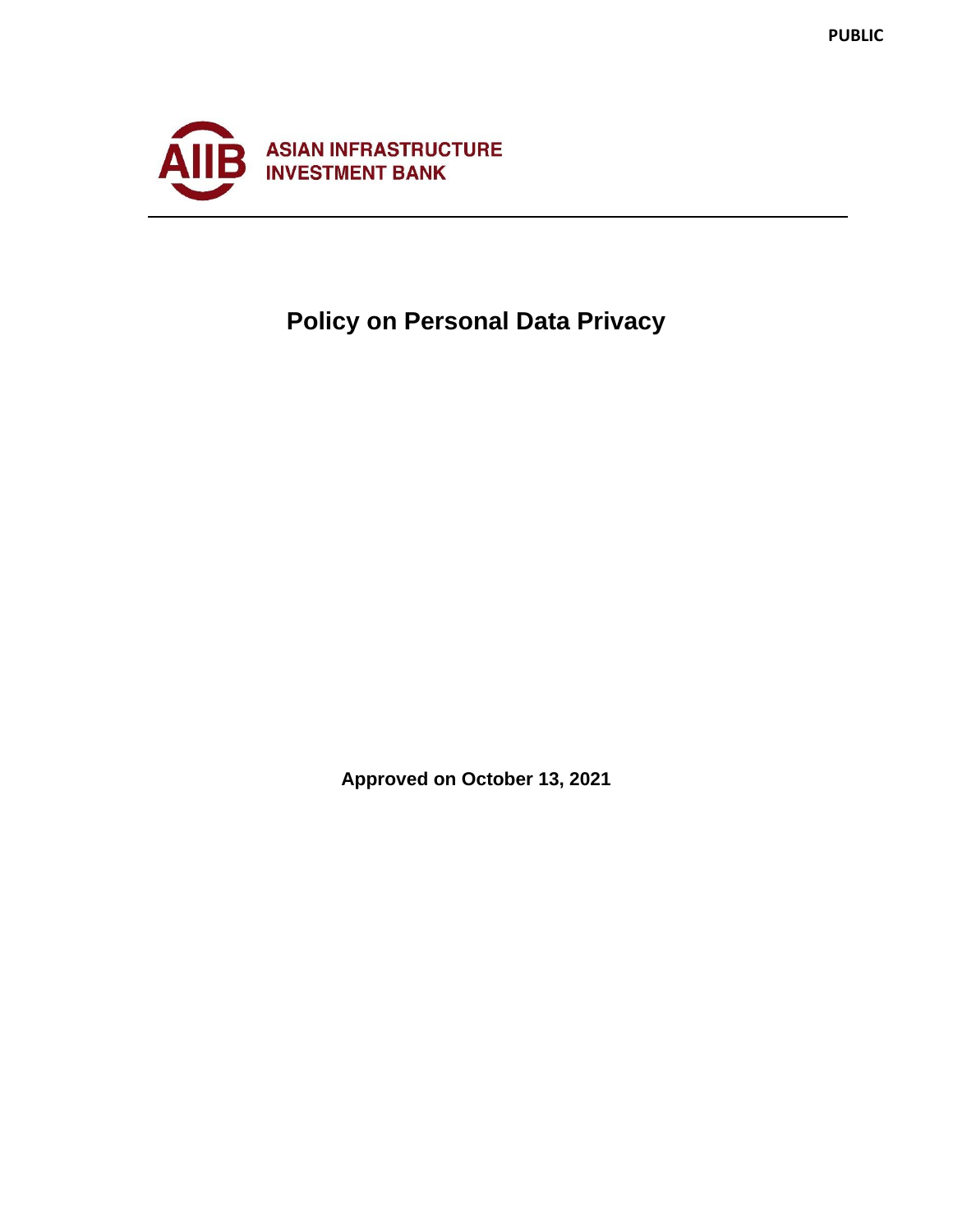# **Contents**

| 1 <sub>1</sub> |  |                                                                           |  |
|----------------|--|---------------------------------------------------------------------------|--|
| 1.1.           |  |                                                                           |  |
| 1.2.           |  |                                                                           |  |
| 2.             |  |                                                                           |  |
| 2.1.           |  |                                                                           |  |
| 2.2.           |  |                                                                           |  |
| 2.3.           |  |                                                                           |  |
| 2.4.           |  |                                                                           |  |
| 2.5.           |  |                                                                           |  |
| 2.6.           |  |                                                                           |  |
| 3.             |  |                                                                           |  |
| 3.1.           |  |                                                                           |  |
| 3.2.           |  | Principle 2: Purpose Specification and Limitation and Data Minimization 3 |  |
| 3.3.           |  |                                                                           |  |
| 3.4.           |  |                                                                           |  |
| 3.5.           |  |                                                                           |  |
| 3.6.           |  |                                                                           |  |
| 3.7.           |  |                                                                           |  |
| 4.             |  |                                                                           |  |
| 5.             |  |                                                                           |  |
| 6.             |  |                                                                           |  |
| 7.             |  |                                                                           |  |
| 8.             |  |                                                                           |  |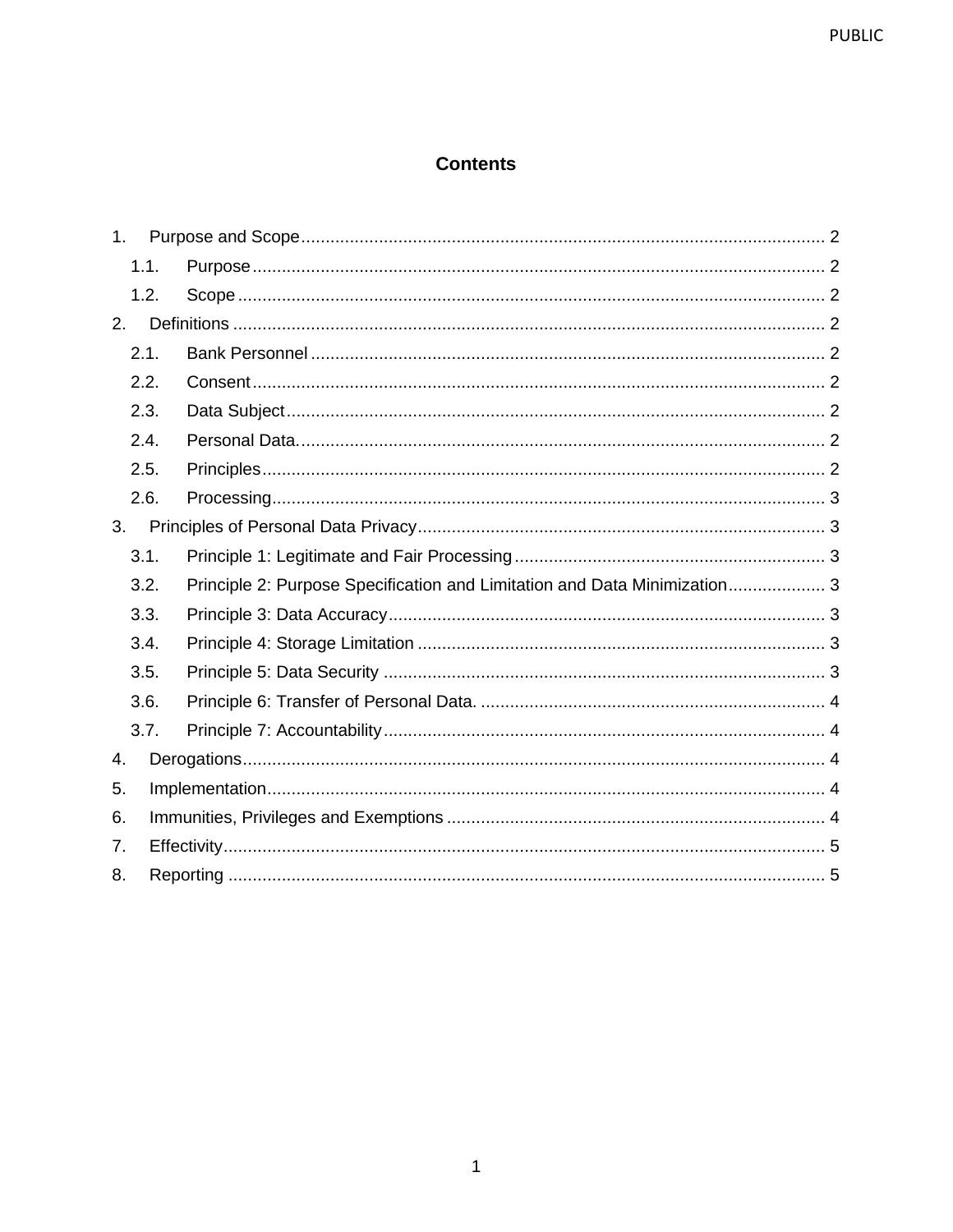# **Policy on Personal Data Privacy October 2021**

### <span id="page-2-0"></span>**1. Purpose and Scope**

### <span id="page-2-1"></span>1.1. **Purpose**

1.1.1. This Policy adopted by the Board of Directors of the Asian Infrastructure Investment Bank (AIIB or the Bank) sets forth the Principles governing the Processing of Personal Data by AIIB. The purpose of this Policy is to ensure that the Bank Processes Personal Data in a consistent manner taking into consideration recognized international standards for the Processing of Personal Data.

#### <span id="page-2-2"></span>1.2. **Scope**

- 1.2.1. This Policy applies to the Processing of Personal Data by AIIB.
- 1.2.2. This Policy shall not override, supersede, modify or expand other policy requirements adopted by the AIIB Board of Directors including any provisions set out in the Policy on Prohibited Practices, the Policy on Public Information and the Environmental and Social Framework.

### <span id="page-2-3"></span>**2. Definitions**

- <span id="page-2-4"></span>2.1. **Bank Personnel.** As defined in the Code of Conduct for Bank Personnel.
- <span id="page-2-5"></span>2.2. **Consent.** Any freely given, specific, and informed manifestation by the Data Subject of their assent to the Processing of their Personal Data either by a written or oral statement or by a clear affirmative action.
- <span id="page-2-6"></span>2.3. **Data Subject.** An identified or identifiable natural person whose Personal Data is subject to Processing by AIIB.
- <span id="page-2-7"></span>2.4. **Personal Data.** Any information relating to an identified or identifiable natural person. An identifiable natural person is one whose identity can be known or recognized, directly or indirectly, by reference to an attribute or combination of attributes within the data or combination of the data with other available information. Such attributes include, but are not limited to, name, identification number, location data, online identifier, metadata and factors specific to the physical, physiological, genetic, mental, economic, cultural or social identity of a natural person.
- <span id="page-2-8"></span>2.5. **Principles.** The Personal Data privacy principles set forth in Section 3.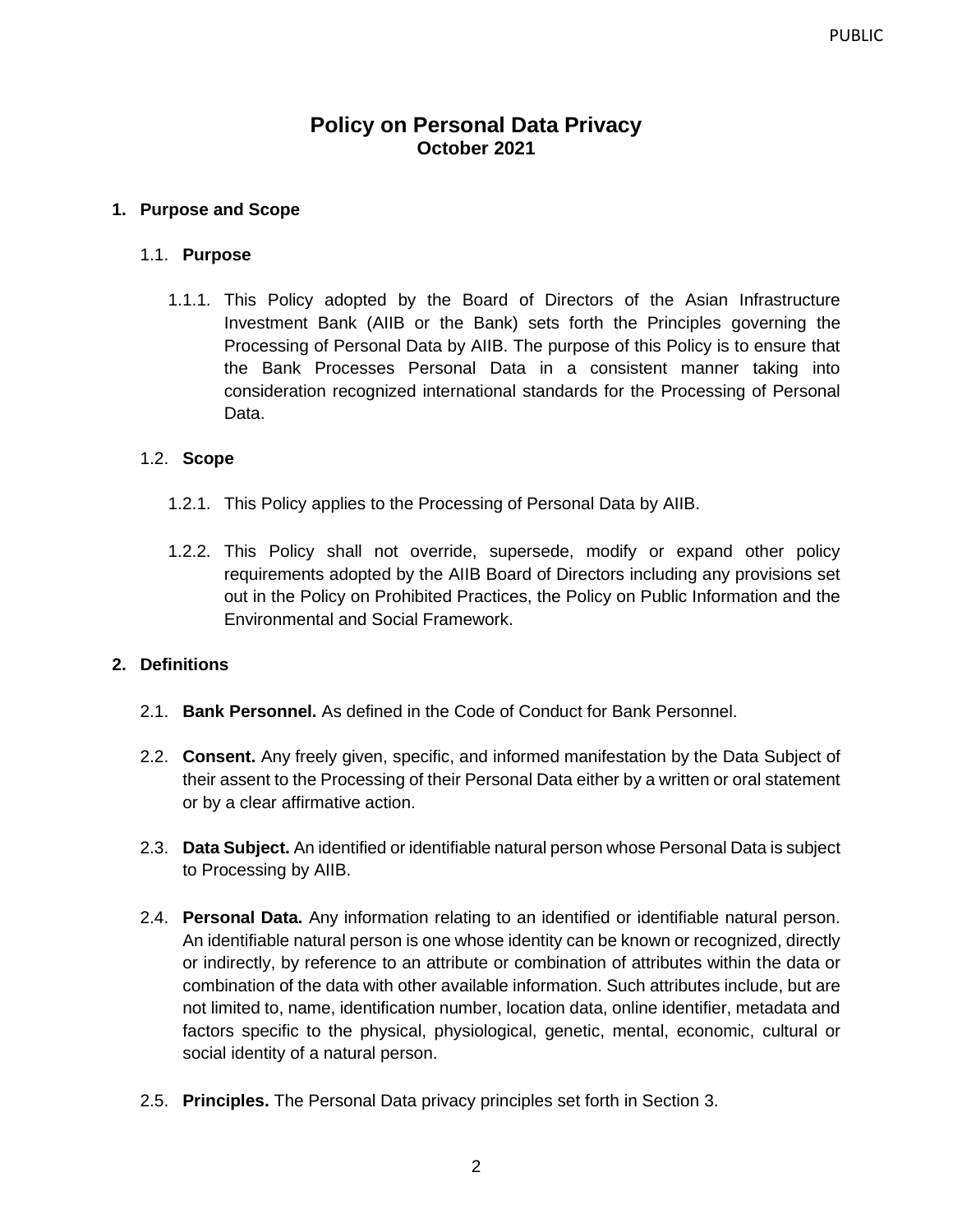<span id="page-3-0"></span>2.6. **Processing.** Any operation or set of operations, wholly or partly automated or otherwise, which is performed on Personal Data, including but not limited to, collection, recording, storage, use, transmission, disclosure, dissemination, or deletion.

## <span id="page-3-1"></span>**3. Principles of Personal Data Privacy**

- <span id="page-3-2"></span>3.1. **Principle 1: Legitimate and Fair Processing.** AIIB shall Process Personal Data fairly and only for legitimate purposes in accordance with this Policy. The Processing of Personal Data is considered fair and for a legitimate purpose where:
	- (a) the Consent of the Data Subject is obtained;
	- (b) it is in the vital or best interests of the Data Subject or another person;
	- (c) it is necessary for AIIB to perform a contract or comply with a binding obligation or commitment; or
	- (d) it is consistent with, or reasonably necessary to, the fulfillment of AIIB's functions, mandate or purpose.
- <span id="page-3-3"></span>3.2. **Principle 2: Purpose Specification and Limitation and Data Minimization.** AIIB shall specify the legitimate purpose(s) for the Processing of Personal Data and shall notify the Data Subject of such purpose(s) no later than at the time of collection or as soon as reasonably practicable after collection. AIIB shall Process Personal Data only for the specified purpose(s) unless the Data Subject Consents to further Processing or if such Processing is compatible with the original specified purpose(s). Further Processing of Personal Data for archiving, research, or statistical purposes shall not be considered incompatible with the original purpose(s). The amount and type of Personal Data collected shall be limited to what is necessary for and proportionate to the legitimate purpose(s) for which it is Processed.
- <span id="page-3-4"></span>3.3. **Principle 3: Data Accuracy.** AIIB shall record Personal Data as accurately as possible to the best of its knowledge. Where necessary, AIIB shall update such Personal Data to ensure it fulfills the legitimate purpose(s) for which it is Processed.
- <span id="page-3-5"></span>3.4. **Principle 4: Storage Limitation.** AIIB shall keep Personal Data in a form which permits identification of Data Subject(s) for no longer than is necessary for the legitimate purposes for which Personal Data was collected or for further Processing for archiving, research, or statistical purposes. AIIB shall delete Personal Data or render it anonymous as soon as reasonably practicable after such purposes have been fulfilled.
- <span id="page-3-6"></span>3.5. **Principle 5: Data Security.** AIIB shall adopt security capabilities that match potential security risks to Personal Data. It shall adopt appropriate technical and organizational measures to protect Personal Data against accidental loss or modification, destruction or damage, and prevent unauthorized or unlawful Processing.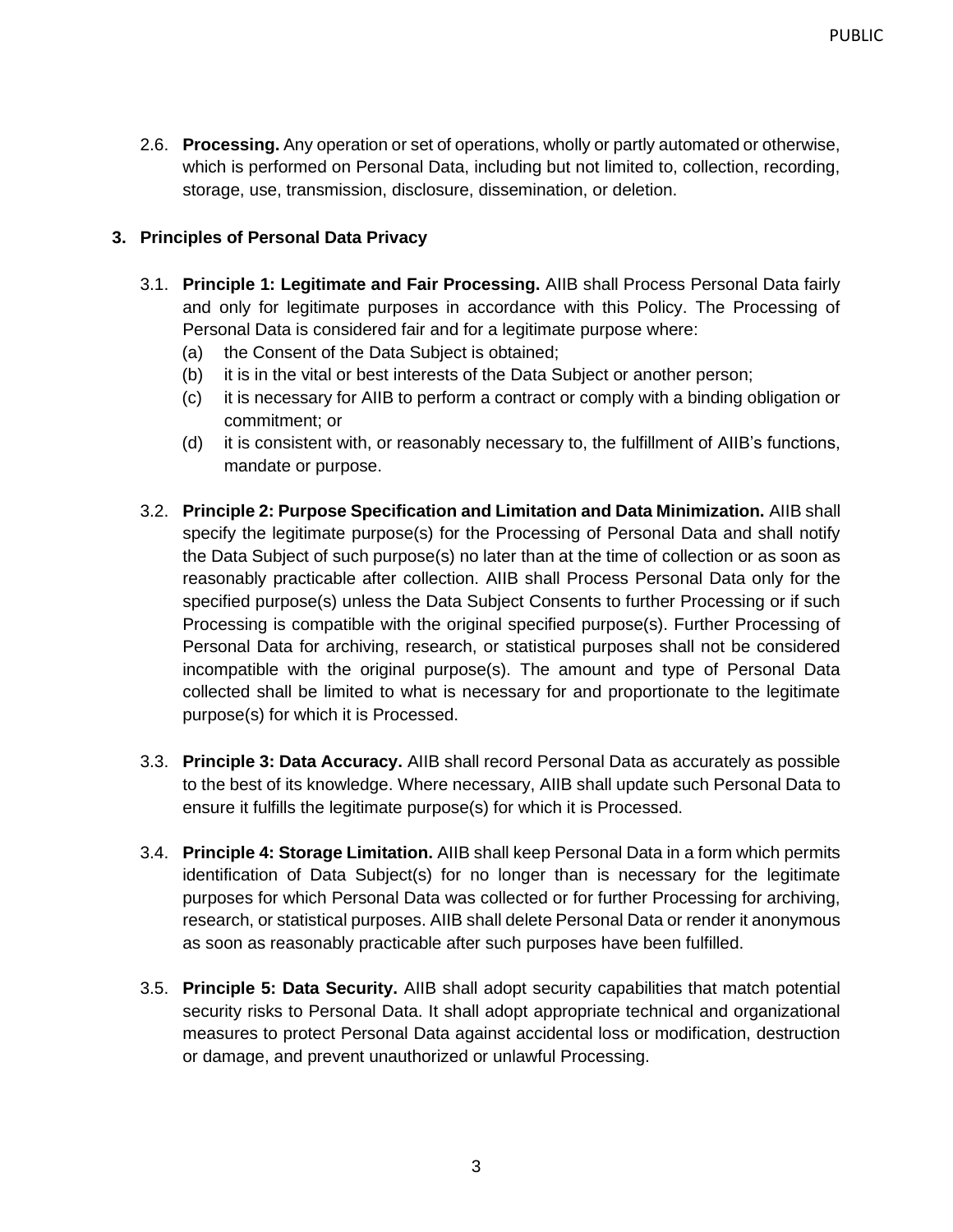- <span id="page-4-0"></span>3.6. **Principle 6: Transfer of Personal Data.** AIIB shall transfer Personal Data to third parties only for legitimate purposes by using appropriate and secure means of transmission. Where AIIB assigns third parties to Process Personal Data on its behalf, it shall take reasonable measures to impose contractual obligations on such third parties to ensure that such Personal Data will receive reasonably equivalent level of protection required by this Policy.
- <span id="page-4-1"></span>3.7. **Principle 7: Accountability.** AIIB shall adopt mechanisms to ensure compliance with this Policy and provide Data Subjects with a method, subject to reasonable limitations and conditions, to request:
	- (a) information on what Personal Data is Processed by AIIB concerning them, the reason for its Processing, and the period for which it is to be stored;
	- (b) the correction of their Personal Data upon showing that it is inaccurate; and
	- (c) the deletion of their Personal Data upon showing that its Processing by AIIB does not serve, or no longer serves, a legitimate purpose.

## <span id="page-4-2"></span>**4. Derogations**

- 4.1. The Board of Directors may allow a derogation from any of the Principles set out in this Policy if it determines that:
	- (a) such derogation is necessary to protect the legitimate interests of AIIB and these aforesaid legitimate interests outweigh the harm arising from derogating from such Principle(s); or
	- (b) such derogation is necessary to protect the vital interests of the Data Subject or another person and these aforesaid vital interests outweigh the harm arising from derogating from such Principle(s).
- 4.2. The President shall submit a recommendation to the Board of Directors when it is to consider applying such derogation(s).

## <span id="page-4-3"></span>**5. Implementation**

5.1. The President shall ensure observance of this Policy through the issuance of a Directive and shall assign and resource such Bank Personnel as the President considers necessary for the effective and efficient implementation of this Policy.

## <span id="page-4-4"></span>**6. Immunities, Privileges and Exemptions**

6.1. The Processing of Personal Data in accordance with this Policy is without prejudice to the immunities, privileges and exemptions of AIIB accorded to it, which are specifically reserved.